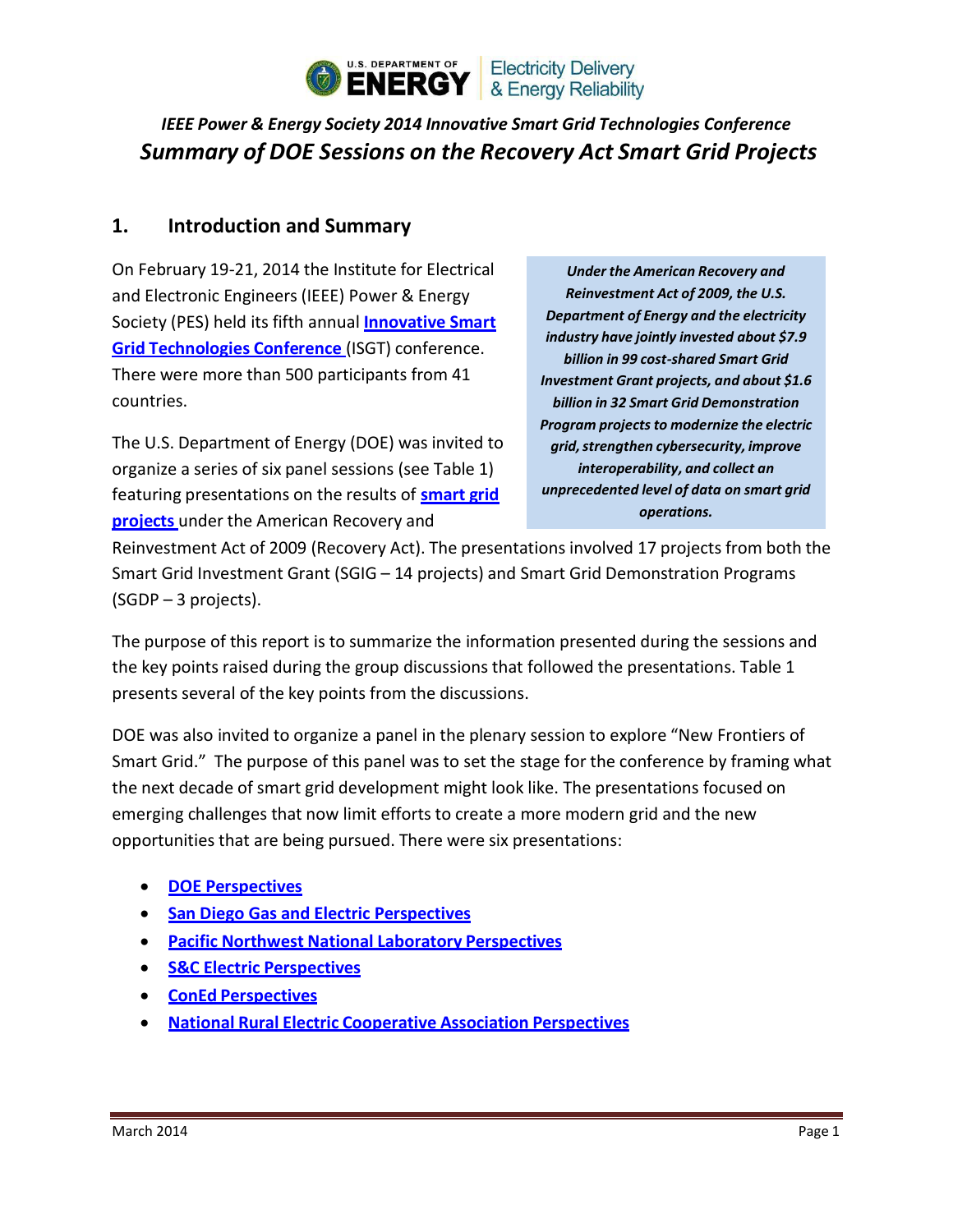| <b>Table 1. Summary of Key Points</b>                                                                          |                                                                                                                                                                                                                                                                                                                                                                                                                |  |  |  |  |
|----------------------------------------------------------------------------------------------------------------|----------------------------------------------------------------------------------------------------------------------------------------------------------------------------------------------------------------------------------------------------------------------------------------------------------------------------------------------------------------------------------------------------------------|--|--|--|--|
| <b>Session 1. Integration</b><br>of Distributed Energy<br><b>Resources (DER)</b>                               | Technical challenges remain but these can be addressed as utilities gain<br>$\bullet$<br>further experience and greater numbers of DER systems are installed.                                                                                                                                                                                                                                                  |  |  |  |  |
| <b>Session 2. Systems</b><br><b>Integration for Grid</b><br><b>Operations and</b><br><b>Business Processes</b> | Many utilities are installing smart grid technologies and systems for the first<br>$\bullet$<br>time and are finding data management, communication and control system<br>architectures, and cybersecurity issues to be commonplace.                                                                                                                                                                           |  |  |  |  |
| Session 3. Voltage and<br><b>Volt-Ampere Reactive</b><br>(VAR) Optimization                                    | Conservation voltage reduction (CVR) is a proven strategy that has been<br>$\bullet$<br>made more certain in its results with the deployment of smart grid<br>technologies and has been applied successfully to reduce overall fuel<br>consumption and environmental emissions, lower customer bills, reduce<br>power consumption during peak periods, and defer investments in new<br>distribution equipment. |  |  |  |  |
| <b>Session 4. Customer-</b><br><b>Facing Programs</b>                                                          | While still in their early stages, many utilities are using in-home displays and<br>$\bullet$<br>web portals successfully in getting customers more involved in management<br>of their electricity consumption and costs.                                                                                                                                                                                      |  |  |  |  |
| <b>Session 5. Designing</b><br>and Deploying Smart<br><b>Grid Projects</b>                                     | Communications infrastructure - be it wireless, power line carrier, fiber<br>$\bullet$<br>optic, or architectures that consist of all three - is a foundation for smart<br>grid development and building sufficient capacity to enable near- and long-<br>term applications is an important consideration in designing smart grid<br>projects.                                                                 |  |  |  |  |
| <b>Session 6. Electric</b><br><b>Reliability and</b><br>Infrastructure<br><b>Resiliency</b>                    | Employing better methodologies for valuing the financial benefits of<br>$\bullet$<br>reliability improvements is one of the keys for making the business case for<br>new investments in fault location, isolation, and service restoration<br>technologies and systems.                                                                                                                                        |  |  |  |  |

# **2. Integration of Distributed Energy Resources**

The session on integration of distributed energy resources (DER) focused on requirements and control techniques associated with the effective integration of DER into grid operations. DERs include: renewable energy (solar and wind), energy storage devices, electric vehicles (EVs), demand response, and other types of distributed generation. The session shared approaches and lessons-learned from efforts to integrate DERs into distribution systems, as well as advanced operational and market models and tools for planning and managing these technologies and systems. The session also addressed the needs for management of bidirectional power flows, voltages and reactive power levels, and achieving effective balance of local generation and demand through means such as microgrids.

During the DER session presentations were given by **Pepco [Holdings,](https://www.smartgrid.gov/sites/default/files/pdfs/project_desc/Pepco%20Maryland%20Project%20Description.pdf) Inc.** (PHI), **[Center](https://www.smartgrid.gov/sites/default/files/pdfs/project_desc/OE0000194_CCET_Fact%2520Sheet_3.0%5B1%5D.pdf) for the [Commercialization](https://www.smartgrid.gov/sites/default/files/pdfs/project_desc/OE0000194_CCET_Fact%2520Sheet_3.0%5B1%5D.pdf) of Electric Technologies** (CCET), and **Battelle, Pacific [Northwest](https://www.smartgrid.gov/sites/default/files/pdfs/project_desc/OE0000190_Battelle_Fact%2520Sheet_3.0%5B1%5D_0.pdf) Division**. The three presentations covered: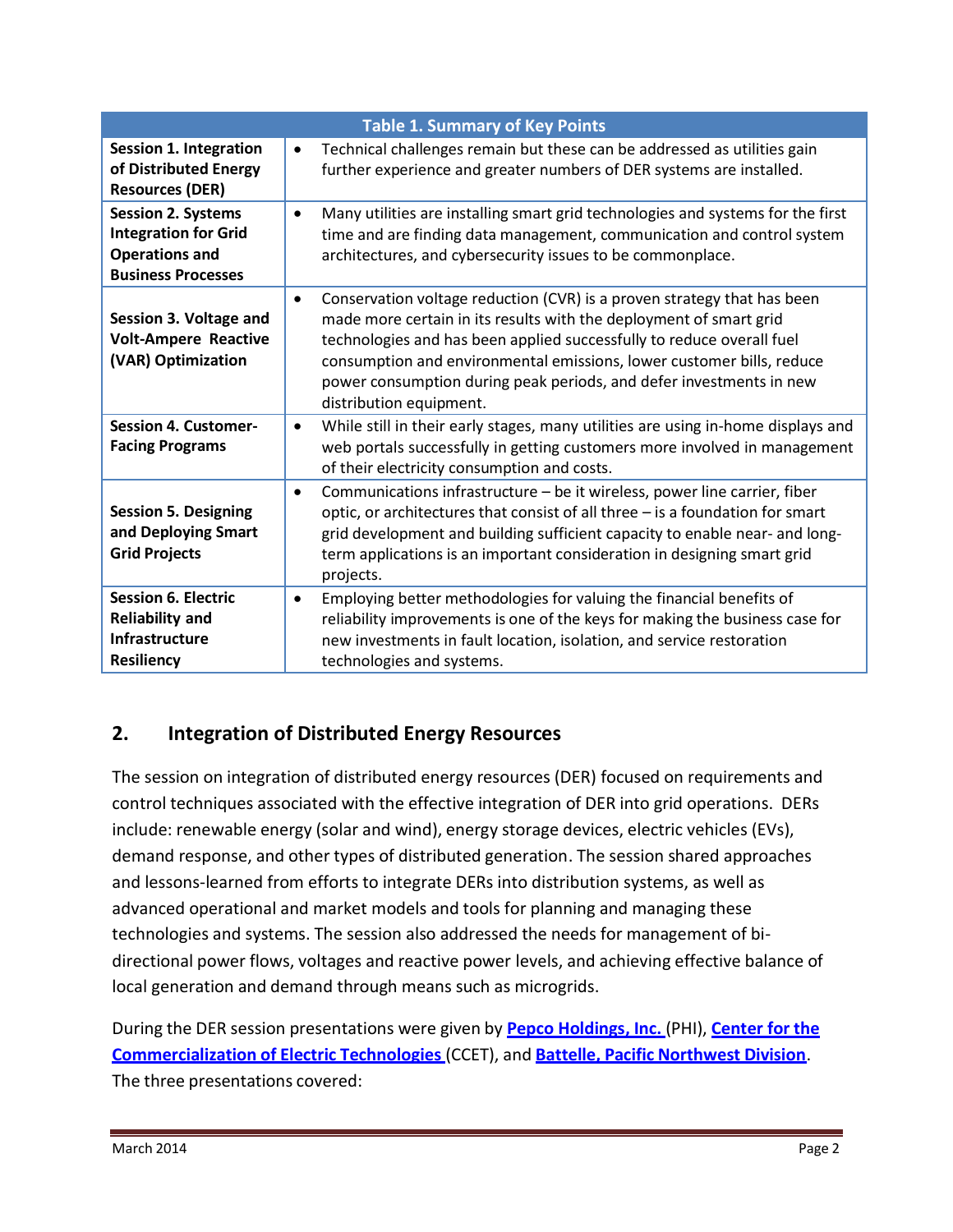- PHI " **Preparing for Greater [Penetration](http://sites.ieee.org/isgt2014/files/2014/03/Day1_Panel1A_Phi.pdf) of Distributed Energy Resources [through](http://sites.ieee.org/isgt2014/files/2014/03/Day1_Panel1A_Phi.pdf) Advances in the Grid, Energy Resource Control and [Modeling,](http://sites.ieee.org/isgt2014/files/2014/03/Day1_Panel1A_Phi.pdf)**"
- CCET **" Challenges and Solutions for Wind [Integration](http://sites.ieee.org/isgt2014/files/2014/03/Day1_Panel1A_Holloway.pdf) in ERCOT,**" and
- Battelle "**Integration of Distributed Energy Resources Using [Transactive](http://sites.ieee.org/isgt2014/files/2014/03/Day1_Panel1A_Melton.pdf) Control**."

The key points raised during the discussions that followed these presentations include:

- Technical challenges remain but they can be overcome with additional experience and larger numbers of DER installations. Challenges includes tools for managing large volume of data, voltage regulation for two-way power flows from photovoltaic (PV) installations, designing appropriate communication and control architectures, and addressing uncertainties associated with policies and regulations.
- Futures plans for DER integration will involve expanded deployment of smart grid systems for a variety of applications including synchrophasor technologies for integration of wind generation in wholesale power markets, voltage and volt-ampere reactive (VAR) controls for managing ever increasing numbers of rooftop PV arrays, and advanced metering infrastructure for time-based rates for demand response and pricing strategies for electric vehicles.
- Advanced concepts such as transactive energy and microgrids are being demonstrated across the country (and around the world) hold promise for enabling greater levels of DER adoption. Application of energy storage systems can play a key role.

# **3. Systems Integration for Grid Operations and Business Processes**

The session on systems integration focused on sharing insights and best practices associated with efforts by utilities to apply and integrate systems used for operations and business processes, especially as smart grid technologies advance opportunities to better utilize and manage digital information. These systems include meter data management systems (MDMS), outage management systems (OMS), customer information management systems (CIS), distribution management systems (DMS), and geographic management systems (GIS), as well as others. The discussion covered topics to help utilities make better investment decisions given the myriad of options for systems integration and the potential to improve business practices.

During the systems integration session, presentations were given by the **[National](https://www.smartgrid.gov/sites/default/files/pdfs/project_desc/OE0000222_NRECA_Fact%2520Sheet_3.0%5B1%5D.pdf) Rural Electric [Cooperative](https://www.smartgrid.gov/sites/default/files/pdfs/project_desc/OE0000222_NRECA_Fact%2520Sheet_3.0%5B1%5D.pdf) Association** (NRECA) and **[Kansas](https://www.smartgrid.gov/project/kansas_city_power_and_light_green_impact_zone_smartgrid_demonstration) City Power and Light** (KCPL). The two presentations covered:

- NRECA **" [Evolution](http://sites.ieee.org/isgt2014/files/2014/03/Day1_Panel1B_Craig.pdf) of Grid Analytics**," and
- KCPL **"Enabling SmartGrid [Functionsthrough](http://sites.ieee.org/isgt2014/files/2014/03/Day1_Panel1B_Ed.pdf) End-to-End Systems Interoperability."**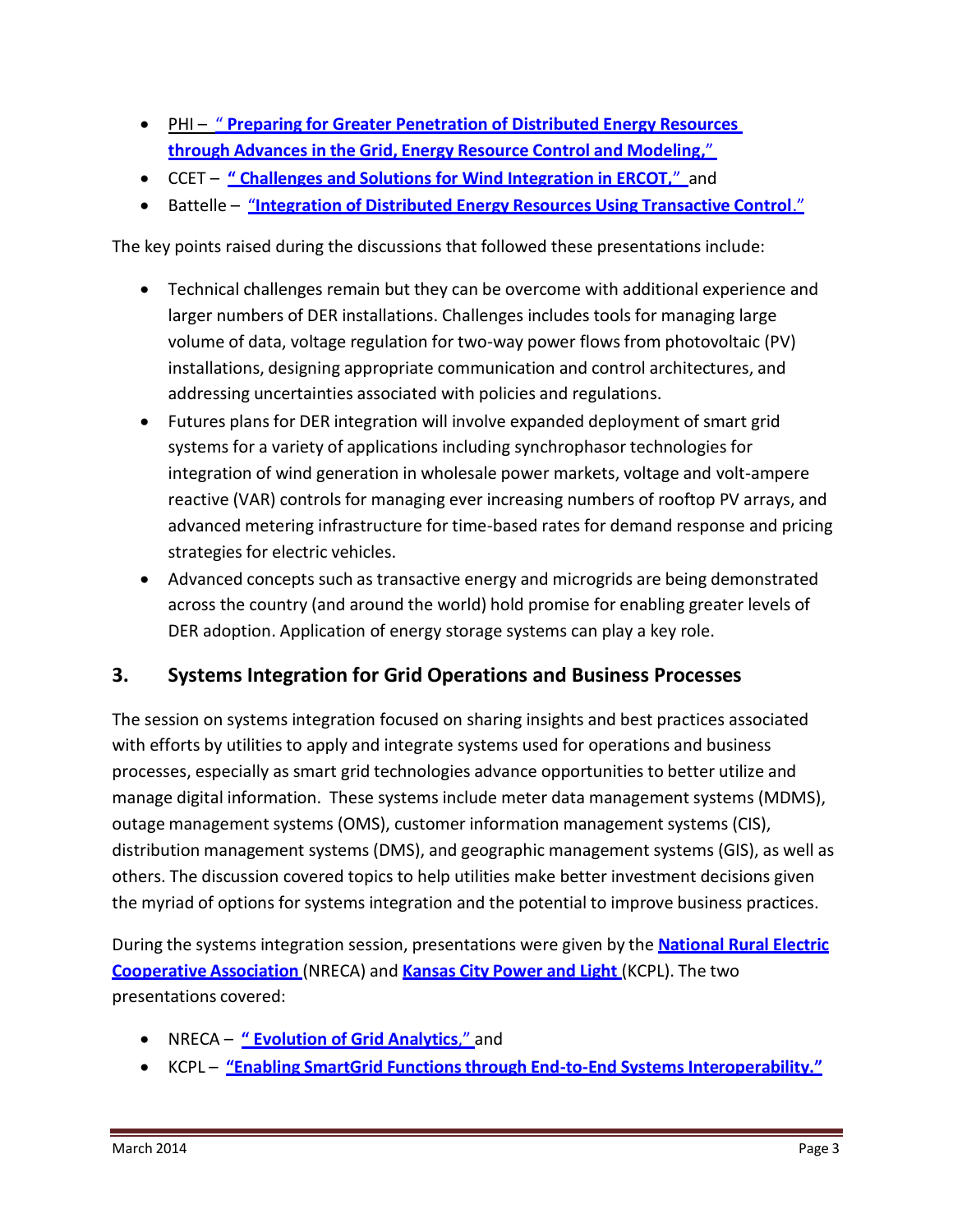The key points raised during the discussions that followed these presentations include:

- Many utilities are installing smart grid technologies and systems for the first time and are finding many "transition" issues with integrating new with existing equipment. Data management, communication and control system architectures, and cybersecurity stand out among the integration challenges that must be addressed.
- There is an ongoing need for industry standards for interoperability and for wide dissemination of best practices based on project experiences so lessons learned can be replicated and common pitfalls can be avoided.
- The costs, time, and level-of-effort to accomplish systems integrations effectively is frequently underestimated and could be as high at 20% or more of a project's total cost so there is incentive to learn from experiences and reduce system integration costs to 10% or less.

### **4. Voltage and Volt-Ampere Reactive (VAR) Optimization**

The session on Volt/VAR optimization focused on the various technologies and strategies for optimizing and controlling voltage/VAR levels within distribution circuits. To date, utilities are applying a variety of technologies and control schemes (e.g., distributed and centralized controls) to reduce line losses and improve energy efficiency through the application of conservation voltage reduction (CVR) techniques. The session examined lessons learned and best practices associated with these approaches and explored strategies for assessing the business case for CVR.

During the Volt/VAR optimization session presentations were given by Applied Energy Group (AEG), **[Indianapolis](https://www.smartgrid.gov/sites/default/files/pdfs/project_desc/09-0072-indianapolis-power-and-light-project-description-04-02-12.pdf) Power and Light** (IP&L), **[Avista](https://www.smartgrid.gov/sites/default/files/pdfs/cbs/09-0215-avista-project-description-06-13-2012.pdf)**, and **[American](https://www.smartgrid.gov/sites/default/files/pdfs/project_desc/OE0000193_AEP_Fact%20Sheet_3.0.pdf) Electric Power** (AEP). The four presentations covered:

- AEG **" [Conservation](http://sites.ieee.org/isgt2014/files/2014/03/Day1_Panel1C_KWarner.pdf) Voltage Reduction (CVR) as an Energy Efficiency Resource,"**
- IP&L **" Peak Demand [Management](http://sites.ieee.org/isgt2014/files/2014/03/Day1_Panel1C_Soller.pdf) through CVR,"**
- Avista **" CVR – [Quantifying](http://sites.ieee.org/isgt2014/files/2014/03/Day1_Panel1C_Gibson.pdf) Savings,"** and
- AEP **"A mer i can El ect ri c Pow er 's Exp eri en ce [w i th Volt/VA R Op ti](http://sites.ieee.org/isgt2014/files/2014/03/Day1_Panel1C_Weaver.pdf) mi zati on . ["](http://sites.ieee.org/isgt2014/files/2014/03/Day1_Panel1C_Weaver.pdf)**

The key points raised during the discussions that followed these presentations include:

 CVR is a proven strategy that has been made more certain in its results with the deployment of automated capacitor banks, load tap changers, and voltage controllers. It has been applied successfully to reduce overall fuel consumption and environmental emissions, lower customer bills, reduce power consumption during peak periods, defer investments in new distribution equipment, and improve asset utilization.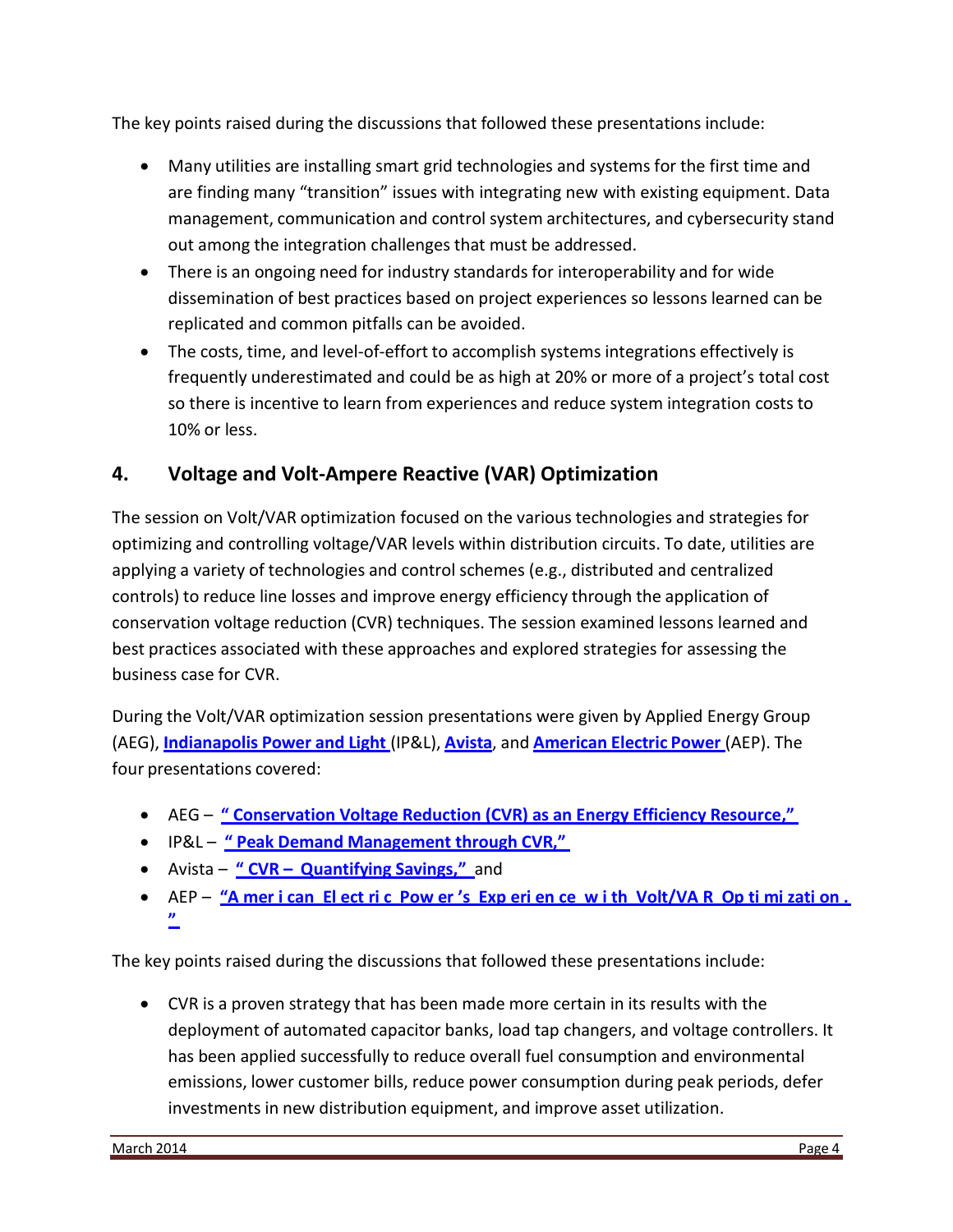- Some utilities are beginning to evaluate CVR as an energy efficiency resource and include it in their integrated resource plans. Technical challenges remain in pursuing this approach including the development of consistent and widely adopted definitions of costs and benefits and validated measurement and evaluation methodologies for evaluating CVR impacts. Institutional challenges include the need for incentive and funding mechanisms to capture the full energy savings potential of CVR and enable a more certain path for cost recovery.
- State policies are an important driver for CVR. For example, states with energy efficiency resource standards are providing more favorable policies and regulations for encouraging CVR then are those states without such standards.

#### **5. Customer-Facing Programs**

The session on customer-facing programs focused on strategies and operational experiences with implementing these programs including information and education, time-based rates, energy efficiency, and load management from projects that include deployment of automated metering infrastructure (AMI) and customer systems such as in-home displays (IHDs), programmable control thermostats (PCTs), and web portals.

During the customer-facing programs session presentations were given by **[Central](https://www.smartgrid.gov/sites/default/files/pdfs/project_desc/09-0232%20Central%20Maine%20Power%20Co%20Project%20Description.pdf) Maine [Power](https://www.smartgrid.gov/sites/default/files/pdfs/project_desc/09-0232%20Central%20Maine%20Power%20Co%20Project%20Description.pdf)** (CMP) **[Reliant](https://www.smartgrid.gov/sites/default/files/pdfs/project_desc/Reliant%20ProjectDescription.pdf) Energy**, and **Entergy New [Orleans](https://www.smartgrid.gov/sites/default/files/pdfs/project_desc/09-0090-entergy-new-orleans-06-08-2012.pdf)** (ENO). The three presentations covered:

- CMP **" [Transforming](http://sites.ieee.org/isgt2014/files/2014/03/Day2_Panel1A_LaneyBrown.pdf) the Customer Experience with AMI,"**
- Reliant "Engaging Customers Through Smart Meter Data," $1$  and
- ENO **" Smart Grid [Technologies](http://sites.ieee.org/isgt2014/files/2014/03/Day2_Panel1A_BrandiSchmitt.pdf) Focusing on Low Income Customers."**

The key points raised during the discussions that followed these presentations include:

- Getting customers to use more detailed information on their energy consumption and costs from smart meters is becoming an important goal for utilities; many utilities are hopeful to engage their customers in more of a partnership by raising awareness of electricity use patterns, and providing incentives for demand management through efforts such as time-based rate and pre-pay programs.
- The deployment of IHDs and web portals are two of the strategies being implemented by utilities and these efforts have had mixed success. For example, customers do not typically access their web portal very often without prodding by their utilities. In fact, utilities that have pro-active programs to push data to their customers are finding greater levels of customer interest and engagement. Another effective strategy is to

 $1$  No slides were used in this presentation.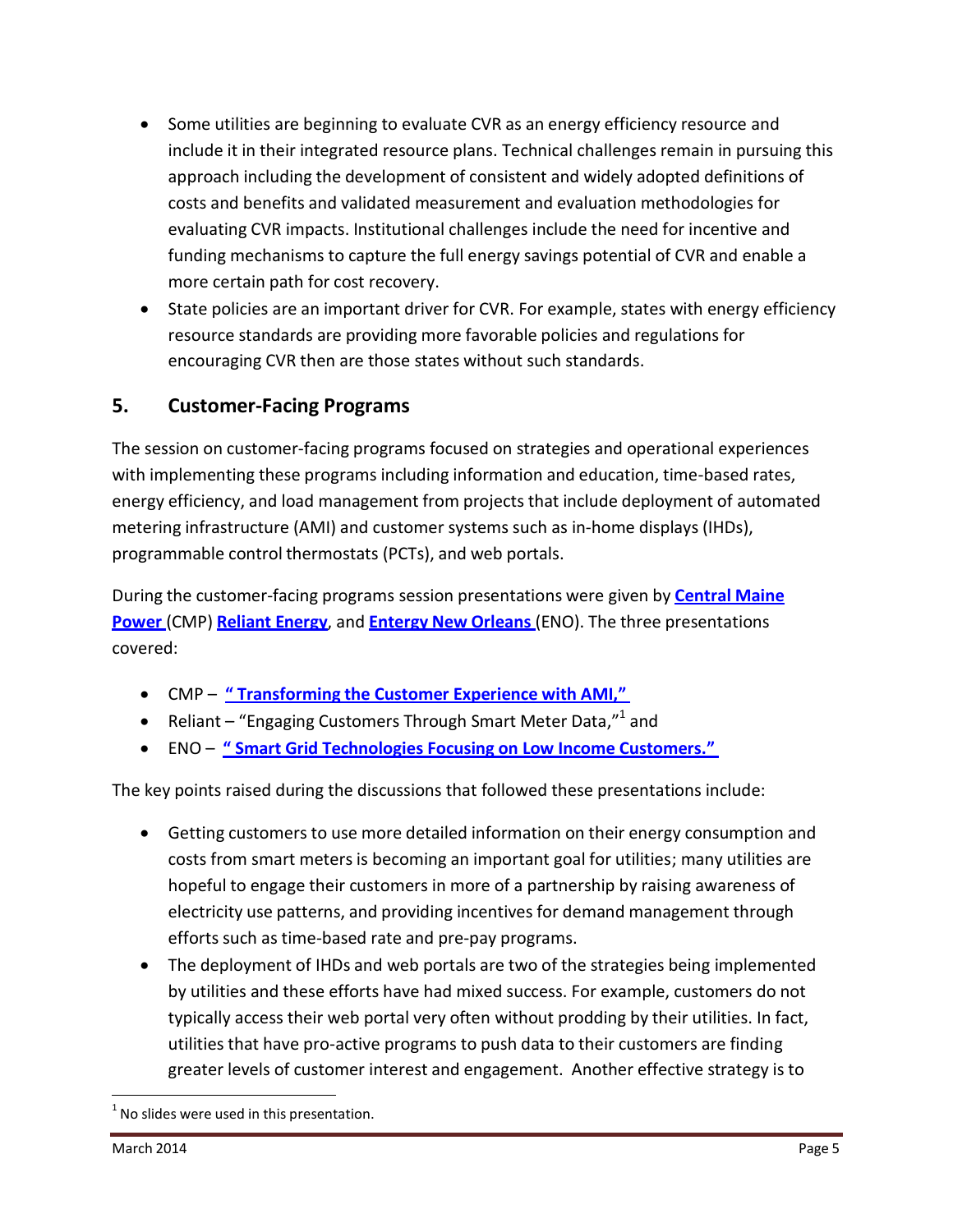offer customer training programs to acquaint them with how IHDs and web portals can be used to the customer's advantage.

 Many utilities consider their customer engagement efforts to be in the early stages of market development and expect technologies for providing information to customers to evolve substantially over the next several years. Changes are expected to piggy-back on IT and social media developments found in other sectors, and use newly developed smart-grid communications infrastructure to involve customers in other areas including outage management and voltage controls.

# **6. Designing and Deploying Smart Grid Projects**

The session on designing and deploying smart grid projects focused on sharing insights and lessons learned regarding how smart grid projects are organized and deployed and providing recommendations on best approaches for designing and implementing them. Smart grid projects involve numerous skills and capabilities that often require the involvement of personnel across utility organizational structures and experts external to the organization. In addition, they require marshaling capabilities that might be new to a utility, such as in the areas of communications infrastructure, data management and integrated systems, business process design, customer participation, and cybersecurity. This session explored how these long-term, multi-disciplinary projects were implemented and what could have been done differently with hindsight.

During the smart grid project design session presentations were given by **[Electric](https://www.smartgrid.gov/sites/default/files/pdfs/project_desc/09-0216-epb-project-description-06-13-2012.pdf) Power Board** of Chattanooga (EPB), **[Independent](https://www.smartgrid.gov/sites/default/files/pdfs/project_desc/09-0206-iso-ne-project-description-05-19-11.pdf) System Operator – New England** (ISO-NE), **[PJM](https://www.smartgrid.gov/sites/default/files/pdfs/project_desc/09-0307-pjm-project-description-06-14-12.pdf) [Interconnection](https://www.smartgrid.gov/sites/default/files/pdfs/project_desc/09-0307-pjm-project-description-06-14-12.pdf)**, and **[PHI](https://www.smartgrid.gov/project/potomac_electric_power_company_maryland_smart_grid_project)**. The four presentations covered:

- EPB **" How Ch att an ooga's [Self-Healing](http://sites.ieee.org/isgt2014/files/2014/03/Day2_Panel1B_Glass.pdf) Grid is Delivering 60% [Reliability](http://sites.ieee.org/isgt2014/files/2014/03/Day2_Panel1B_Glass.pdf) [Improvements,](http://sites.ieee.org/isgt2014/files/2014/03/Day2_Panel1B_Glass.pdf)"**
- ISO-NE **" Architectural Design of the Next Generation [Synchrophasor](http://sites.ieee.org/isgt2014/files/2014/03/Day2_Panel1B_Zhang.pdf) Applications,"**
- PJM **"The Deployment of the PJM [Synchrophasor](http://sites.ieee.org/isgt2014/files/2014/03/Day2_Panel1B_Liu.pdf) Project and Lessons Learned,**" and
- PHI **" PHI's Smar t Gr id Pr ogr am, Man age men t A [p pr oach, and Lesso n s](http://sites.ieee.org/isgt2014/files/2014/03/Day2_Panel1B_PHI_Lefkowitz_Shoemaker.pdf) Lear [n ed](http://sites.ieee.org/isgt2014/files/2014/03/Day2_Panel1B_PHI_Lefkowitz_Shoemaker.pdf) ."**

The key points raised during the discussions that followed these presentations include:

 Communications infrastructure – be it wireless, power line carrier, fiber optic, or architectures that consist of all three – is a foundation for smart grid development and building sufficient capacity to enable near- and long-term applications is an important consideration in designing smart grid projects, particularly those that involve large-scale deployments of technologies and systems.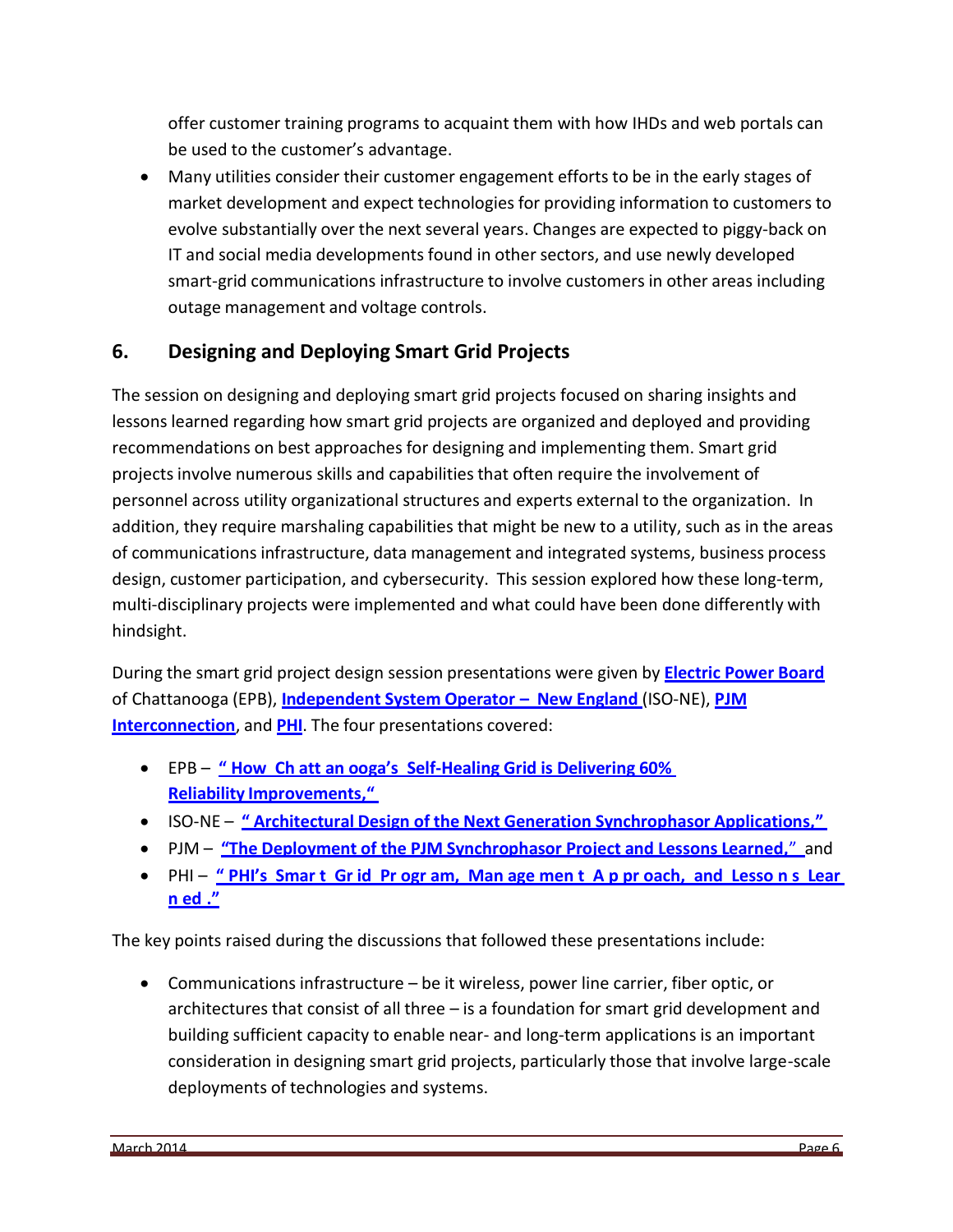- Comprehensive smart grid projects those that encompass transmission, distribution, and end-use – are complex undertakings that often require utilities to work across organizational units and involve elevation of IT and cybersecurity functions in new ways. Business practices for standard activities such as billing or outage management sometimes have to be redesigned which causes disruptions that can ripple through a utility. A focus on training and use of cross-functional teams can effectively address these issues.
- Deployment of synchrophasor technologies creates unique challenges of their own including needs for managing large volumes of data, deciphering data quality issues, making the data available to grid operators in forms they can use for improving management of the grid, and accomplishing application development and training programs so that synchrophasor investments can realize their full potential.

### **7. Electric Reliability and Infrastructure Resiliency**

The session on reliability and resiliency focused on methods used to enhance the reliability and resiliency of distribution grids, including lessons learned and insights gained through the deployment of various technologies, such as those associated with fault location, isolation and system restoration (e.g., automated feeder switching and the application of smart meters), the monitoring of equipment health, islanding (microgrids), and systems used for communications, control and information management. The discussion keyed on better understanding of associated costs and benefits of various technologies so that utilities and their regulators can optimize investment strategies to reach reliability and resiliency goals.

During the reliability and resiliency session presentation were given by **[CMP,](https://www.smartgrid.gov/sites/default/files/pdfs/project_desc/09-0232%20Central%20Maine%20Power%20Co%20Project%20Description.pdf) [EPB,](https://www.smartgrid.gov/sites/default/files/pdfs/project_desc/09-0216-epb-project-description-06-13-2012.pdf) [PECO](https://www.smartgrid.gov/sites/default/files/pdfs/project_desc/PECO%20Project%20Description.pdf)**, and **[PHI](https://www.smartgrid.gov/sites/default/files/pdfs/project_desc/Pepco%20DC%20Project%20Description.pdf)**. The four presentations covered:

- CMP **" Putting a Value on [Reliability,](http://sites.ieee.org/isgt2014/files/2014/03/Day2_Panel1C_Laney_Brown.pdf)"**
- EPB **" How Ch att an ooga's Sel f -Healing Grid is [Delivering](http://sites.ieee.org/isgt2014/files/2014/03/Day2_Panel1C_Glass.pdf) 60% [Reliability](http://sites.ieee.org/isgt2014/files/2014/03/Day2_Panel1C_Glass.pdf) [Improvements,](http://sites.ieee.org/isgt2014/files/2014/03/Day2_Panel1C_Glass.pdf)"**
- PECO **" PECO Delivers a Reliable and [Resilient](http://sites.ieee.org/isgt2014/files/2014/03/Day2_Panel1C_Pritchard.pdf) Smart Grid,"** and
- PHI **" Realizing the Reliability Benefits of Distribution [Automation](http://sites.ieee.org/isgt2014/files/2014/03/Day2_Panel1C_LoPorto.pdf) Projects: [Early](http://sites.ieee.org/isgt2014/files/2014/03/Day2_Panel1C_LoPorto.pdf) Impacts and Lessons [Learned.](http://sites.ieee.org/isgt2014/files/2014/03/Day2_Panel1C_LoPorto.pdf)"**

The key points raised during the discussions that followed these presentations include:

• Smart grid strategies to improve reliability such as automated feeder switching, equipment health monitoring, and advanced outage management systems work well and have demonstrated capabilities for achieving fewer and shorter outages. Employing better methodologies for valuing the financial benefits of these improvements is one of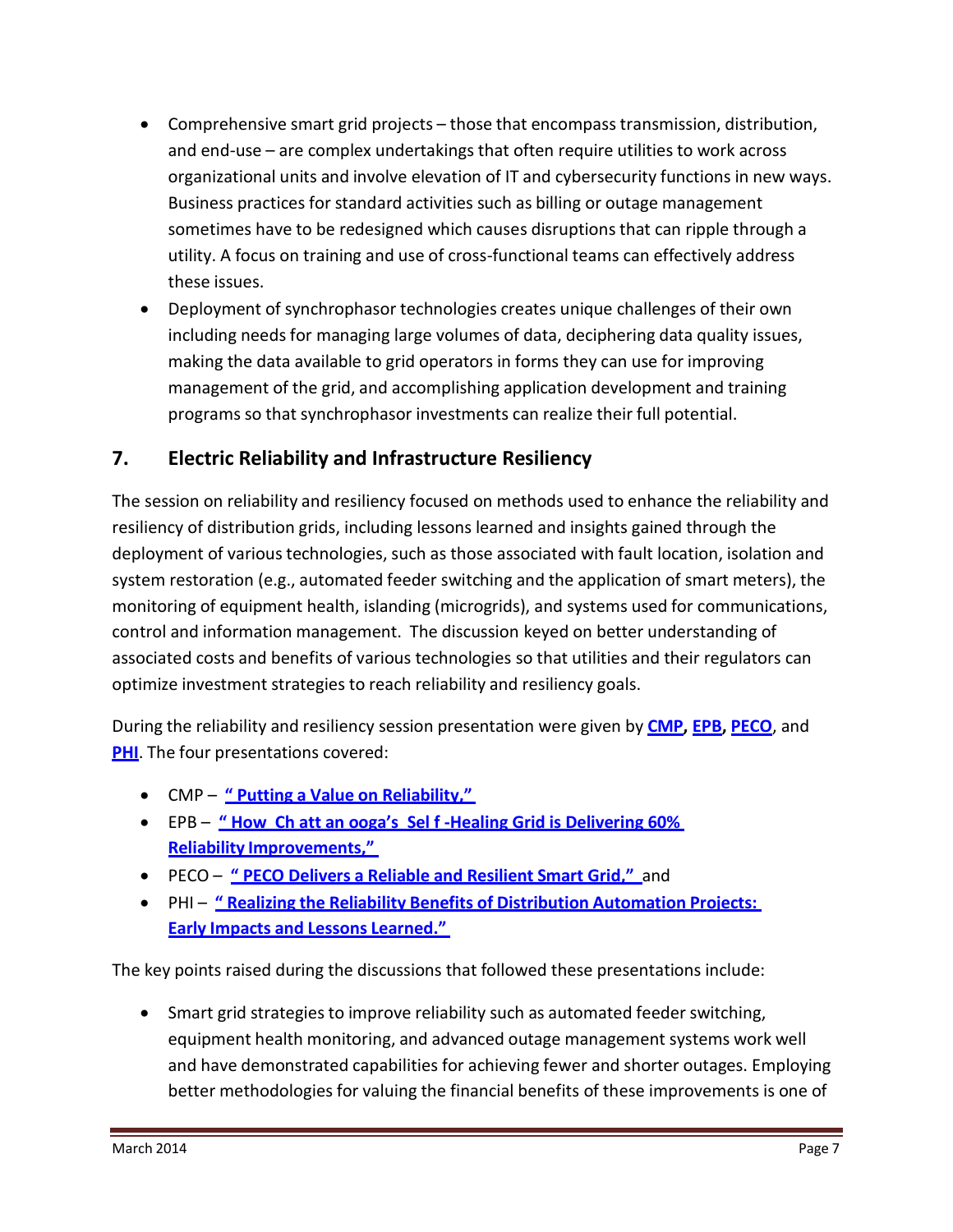the keys for making the business case for new investments in fault location, isolation, and service restoration technologies and systems. There is need to update the data and tools developed by DOE and Lawrence Berkeley National Laboratory for estimating outage costs and value of service.

- Longer-term outages from major weather events appear to becoming more commonplace and there are needs for utilities to document more comprehensively storm impacts and restoration improvements from smart grid systems. Metrics for grid resiliency are needed that are comparable to IEEE's reliability indices, and there is value in compiling and publishing statistics on these metrics to improve electric system planning and operations models and processes.
- Workforce training is needed for both engineers and maintenance personnel to address design, deployment, and repair issues for smart grid systems such as automated feeder switches and other sensors and controllers. New capabilities are needed that combine expertise in both electric and communications systems.

#### **8. Where to Find More Information**

To learn more about national efforts to modernize the electric grid, visit the DOE Office of Electricity Delivery and Energy Reliability's [website](http://energy.gov/oe/office-electricity-delivery-and-energy-reliability) and [www.smartgrid.gov.](http://www.smartgrid.gov/) DOE has published several reports that contain findings on topics similar to those addressed in the presentations; web links to these reports are listed in Table 2.

| Table 2. Web Links to Related DOE Information and Reports |                                   |                                                                                                                                                                                                                                                                                                                                                                                                                                                                                                                                                                                                                  |  |  |
|-----------------------------------------------------------|-----------------------------------|------------------------------------------------------------------------------------------------------------------------------------------------------------------------------------------------------------------------------------------------------------------------------------------------------------------------------------------------------------------------------------------------------------------------------------------------------------------------------------------------------------------------------------------------------------------------------------------------------------------|--|--|
| <b>SGIG and SGDP progress</b><br>and results              | i.<br>ii.<br>iii.<br>iv.          | <b>Deployment Status</b><br><b>Progress Report II, October 2013</b><br><b>Progress Report I, July 2012</b><br><b>SGIG Case Studies</b>                                                                                                                                                                                                                                                                                                                                                                                                                                                                           |  |  |
| <b>Customer service</b><br>advancements                   | v.<br>vi.<br>vii.<br>viii.<br>ix. | Lessons Learned: Customer Engagement, Updated January, 2014<br><b>Quantifying the Impacts of Time-based Rates, Enabling</b><br><b>Technologies, and Other Treatments in Consumer Behavior</b><br><b>Studies: Protocols and Guidelines, July 2013</b><br><b>Voices of Experience, Insights into Smart Grid Customer</b><br><b>Engagement, July 2013</b><br><b>Analysis of Enrollment Patterns In Time-Based Rate Programs,</b><br><b>July, 2013</b><br><b>Demand Reduction from the Application of AMI, Pricing</b><br>Programs, and Customer Based Systems -<br><b>Initial</b><br><b>Results, December, 2012</b> |  |  |
| Smart meter operational<br><i>improvements</i>            | x.                                | O&M Savings from AMI - Initial Results, December, 2012                                                                                                                                                                                                                                                                                                                                                                                                                                                                                                                                                           |  |  |